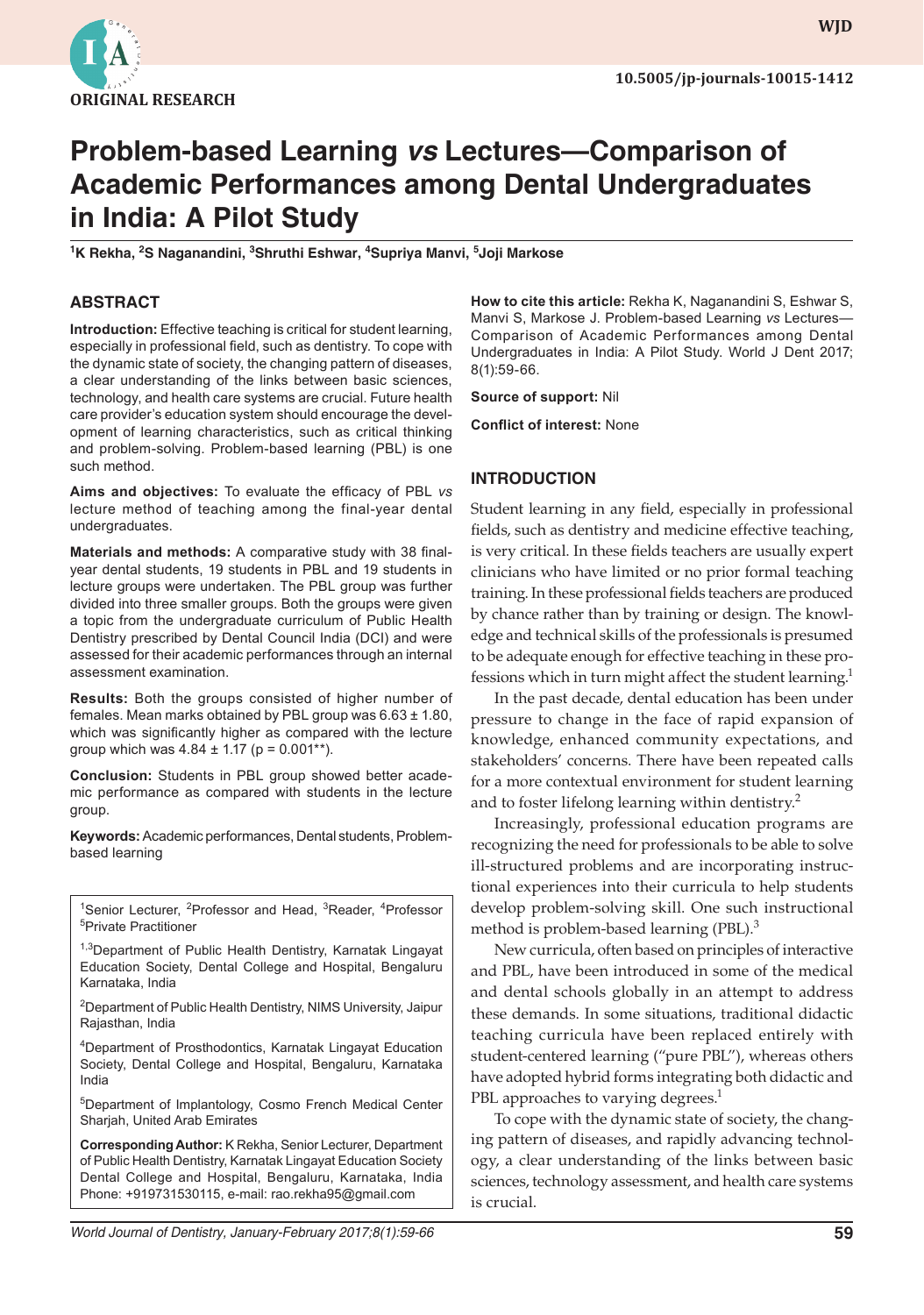In the future, we will need to be able to search for correct information in a cost-effective manner and to use accepted methods of statistical inference to make informed decisions and proper estimates. The vigorous trend toward evidence-based health care can be seen as a reflection of changing health care.

To ensure that future health workers would meet the needs of the changing environment, reports made recommendations that health education should encourage the development of learning characteristics, such as critical thinking, decision making, active and autonomous learning, and problem-solving. Several medical schools have determined that PBL is an educational strategy that would aid in the development of such characteristics.<sup>4</sup>

Hence, in our present study, we would like to evaluate the efficacy of PBL *vs* lecture method of teaching among the final-year dental undergraduate of The Oxford Dental College, Bengaluru.

# **MATERIALS AND METHODS**

A comparative efficacy study was conducted to evaluate the efficacy of PBL *vs* lecture method of teaching among the final-year undergraduate students of The Oxford Dental College, Bengaluru. The study protocol was reviewed and approved by Ethical Review Board, The Oxford Dental College and Hospital, Bengaluru. Students who agreed to participate in the study provided informed consent for participating in the PBL sessions.

# **Study Population**

Participants for the study were final-year undergraduate students of The Oxford Dental College, Bengaluru. The study sample consisted of 38 final-year undergraduate students (total strength of final-year BDS students was 45, based on the exclusion criteria 38 were included for the study). They were randomly allocated to PBL group and the lecture group by lottery method. Each group consisted of 19 students. The PBL group was further divided into three smaller groups, consisting of 6 members in two groups and 7 members in one group.

# **Inclusion Criteria**

Final-year dental undergraduates who gave their consent to participate in the study.

# **Exclusion Criteria**

- Students who did not attend all the sessions in PBL group and who did not attend both the lecture classes in lecture group were excluded from the study.
- Students who did not attend the test conducted at the end of PBL sessions and lecture class.

# **SCHEDULE OF THE STUDY**

# **PBL Group**

|      | Group       |                                             |
|------|-------------|---------------------------------------------|
| Days | addressed   | Activity done                               |
| 1    | Whole group | Introductory lecture on PBL                 |
| 2    | Small group | Problem presented to the group              |
|      |             | Analyze the problem                         |
|      |             | Formulating the working hypothesis          |
|      |             | Formulating the learning objectives to      |
|      |             | explain the problem by the students         |
| 3    | Small group | Each student collects information on        |
|      |             | the learning objectives from different      |
|      |             | sources                                     |
|      |             | Each students explains about the            |
|      |             | information they have collected and rest    |
|      |             | of the group critically evaluates it        |
| 4    | Small group | Conclusion of the problem with review       |
|      |             | of the students' current understanding      |
|      |             | and abilities, with integration of learning |
|      |             | achieved through their problem              |
|      |             | exploration and independent study           |

# **Lecture Group**

| Days | Group<br>addressed | <b>Activity done</b>                                                                                                                              |
|------|--------------------|---------------------------------------------------------------------------------------------------------------------------------------------------|
|      |                    |                                                                                                                                                   |
| 1    | Whole group        | Lecture class on dental ethics                                                                                                                    |
| 2    | Whole group        | Lecture class on dental ethics completed.<br>At the end of the class, a small activity<br>was done to assess the understanding<br>by the students |

# **STUDY PROCEDURE**

The PBL and the lecture groups were taught the same topic, i.e., dental ethics from undergraduate curriculum of Public Health Dentistry prescribed by the Rajiv Gandhi University of Health Sciences (RGUHS) by a common facilitator. Only one facilitator taught both the groups to prevent bias and maintain uniformity in dissemination of knowledge. Each group selected their moderator who would in turn report to the facilitator.

The module for the PBL group is as follows: *Day 1*: Introduction to PBL.

*Whole group*: Introductory lecture on PBL which consisted of:

Objectives, key features, and steps in PBL

Video of a group of students engaged in PBL process The whole group was divided into smaller groups. Each group consisted of six to eight members.

For each small group the moderator was selected. *Day 2*: 1st session of PBL 45 minutes session *Small group*

- Problem is presented to the students which simulates the clinical scenario.
- Students clarify difficult or new terms in the problem given.

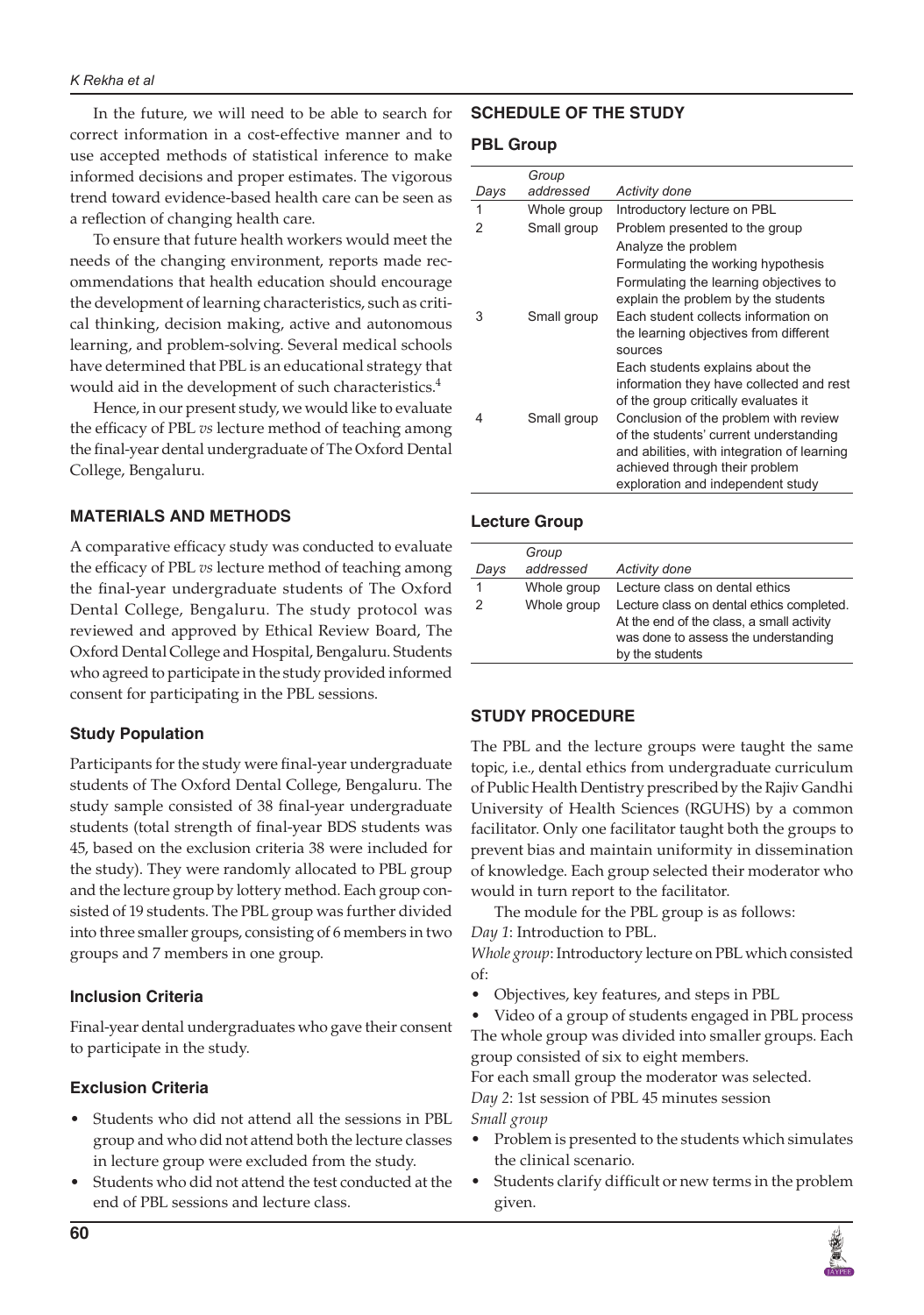- Students identify any problems or phenomena to be explained.
- Analyze the problem, formulating the working hypothesis and learning objectives to explain the problem.
- Students and facilitator decide what should be discussed in the next session of PBL and what are means or sources of collecting information with regards to problem and learning objectives.
- Students and facilitator also decide on when and where to meet for the next PBL session.

*Working hypothesis*: To know about ethics in clinical practice in detail.

# **Learning Objectives**

- Meaning and definition of the word ethics, difference between morals, values, virtue, and ethics
- History of medical ethics
- Why code of dental ethics?
- Theories of ethics
- Ethical rules for dentists prescribed by Dental Council of India (DCI)
- Ethical principles
- Consent types
- Nuremberg code and Helsinki's declaration
- Duties and obligations of the dentist toward patient, professional colleagues, and society.
- Doctor–patient relationship Contract law
- Express terms
- Unethical practices.

# *Day 3*: 2nd session of PBL 1 hour session *Small group*:

- Recap of what was done in the previous session
- Each student has collected information on the learning objectives by various sources
- Each student explains about the information they have collected and rest of the group critical evaluates it
- The facilitator gives a conclusion for the discussion based on the information collected by the students and also clears any doubts in understanding of the students.

# *Day 4*: 3rd session of PBL 1 hour session *Small group*:

Similar to session 2 including conclusion of the problem with review of the students' current understanding and abilities, with integration of learning achieved through their problem exploration and independent study.

The "problems" that is the real-life scenario are presented to each smaller group in the PBL group, and the solutions were prepared by the facilitator in advance so that it could facilitate in the group discussion. At the end of PBL session, all the students completed a module evaluation sheet which was considered as one of the methods of assessment of the PBL group (ANNEXURE 1). *Lecture group*: The lecture group also consisted of 19 members.

The students were taught the "dental ethics" with teaching learning media as:

- • Audiovisual aid
- LCD-projector
- • White board

Objectives of lecture class were:

- Students understand ethics in clinical practice in detail
- Students should know about the principles of ethics and their application in clinical practice
- They should understand duties and obligations of the dentist toward patient, professional colleagues, and society. The lecture class was taken for duration of 2 hours, which included two lecture classes 1 week apart.

# **EVALUATION OF PBL AND LECTURE METHOD OF TEACHING**

The students were evaluated during the PBL class and lecture class through observation of students and at the end of the class through response to question through asking questions.

At the end of PBL session and the lecture class, the students gave a test on the topic dental ethics for which a prior notice was given to both the groups. The facilitator was not involved in conducting or the assessment of the test for both the groups. The question paper consisting of 10 multiple choice questions (ANNEXURE 2) for the test was evaluated by a faculty member who was not aware of the distribution of the students in the PBL and the lecture groups. Outcomes of the PBL and lecture method of teaching among the final-year undergraduate students were assessed through their performances in the test mentioned earlier.

# **Statistical Analysis**

Descriptive statistical analysis has been carried out in the present study. Results on continuous measurements are presented on mean  $\pm$  SD (Min–Max) and results on categorical measurements are presented in Number (%). Significance is assessed at 5% level of significance. Student's t-test (two-tailed, independent) has been used to find the significance of study parameters on continuous scale between the two groups (intergroup analysis) on metric parameters. Leven test for homogeneity of variance has been performed to assess the homogeneity of variance. Chi-square/Fisher's exact test has been used to find the significance of study parameters on categorical scale between two or more groups.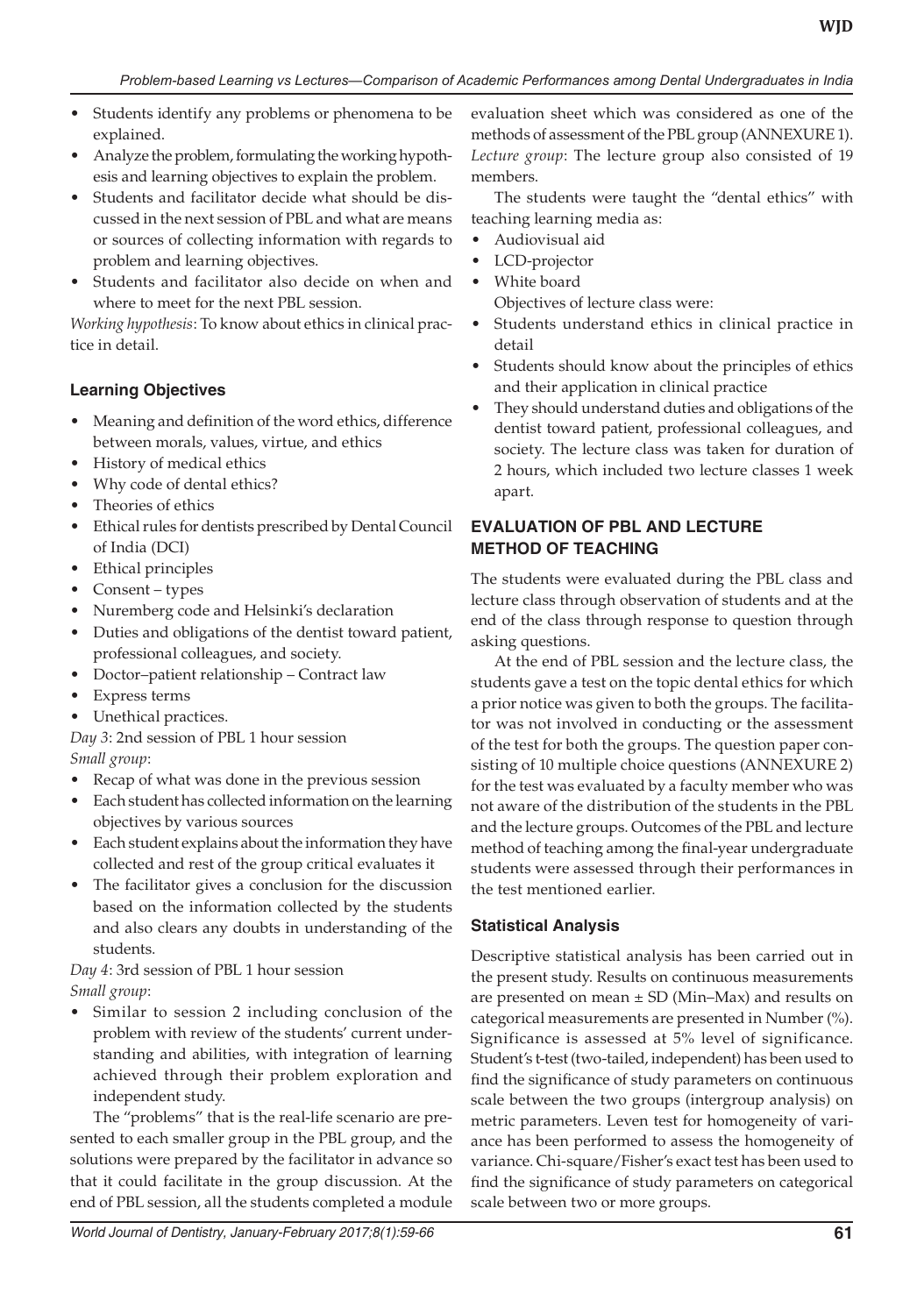

**Graph 1:** Distribution of the study population into PBL group and lecture group

#### **Significant Figures**

 $+$ Suggestive significance (p-value:  $0.05 < p < 0.10$ ) \*Moderately significant (p-value:  $0.01 < p \leq 0.05$ ) \*\*Strongly significant (p-value:  $p \le 0.01$ )

#### **RESULTS**

The study included 5 (26.3%), 8 (42.1%) male subjects in PBL and lecture groups respectively and 14 (73.7%) and 11 (57.9%) female subjects in PBL and lecture groups respectively (Graph 1).

Module evaluation was done for the assessment of student's performances in the PBL group. When students were asked about participation in group, showing sensitivity to the group needs as well as self-needs and demonstrating aspirations of all members of the group their responses ranged from good to very good  $(3.32 \pm 0.48)$ , the responses for the learning skills ranged from good to magnificent  $(3.47 \pm 0.61)$ , for reasoning the responses were good to very good  $(3.42 \pm 0.51)$ , and when students were asked about their ability to provide constructive feedback to the group promoting the group's ability to learn their responses ranged from good to magnificent  $(3.74 \pm 0.81)$  (Table 1).

When students were asked that in which area they felt they could have done better, their responses were varied from preparation for class, collecting the information properly, concluding the problem, in reasoning and application, discussion in small group, open to others suggestion, communication, group learning. Similarly about the area where they felt they did a good job, their responses ranged from doing work on time, reasoning, solving the problem, discussing in the group, actively participating, critically evaluating the problem, correlating the facts, and application aspect.

Group performance was rated as good to magnificent  $(3.58 \pm 0.69)$  and whether the problem given to them was interesting enough, the response ranged from ordinary to highly interesting  $(4.21 \pm 0.63)$ .

The min–max range of marks obtained in PBL group was 3 to 9 out of 10 (mean  $\pm$  SD=6.63  $\pm$  1.80) and in the lecture group was 2 to 6 (mean  $\pm$  SD = 4.84  $\pm$  1.17). The marks obtained by students in PBL group were significantly higher than the students in the lecture group  $(p = 0.001)$  (Table 2).

#### **DISCUSSION**

India has a good number of dental colleges and institutes which are known for world-class facilities like modern technology and equipments, talented teachers, top class infrastructure. The Dentist Act 1948, Dental education and dentistry as a profession, was regulated throughout India. There are more than 289 dental institutes all over India. A 5-year dental education, which includes 5,200 curriculum hours, leads to the BDS degree in India.<sup>5</sup>

Total number of hours dedicated for didactic lecture classes is 1,590 and for the practical classes it is 1,540 in the undergraduate curriculum prescribed by DCI of India. Total number of hours dedicated for didactic lecture classes is 60 and for the practical classes it is 200 for final-year BDS for the specialty of public health dentistry prescribed by DCI of India.<sup>6</sup>

Source: Implementation of DCI Revised BDS Course (3rd Amendment) Regulations, 2011, New Delhi.

However, the dental curriculum in most schools is taught in a traditional, subject-wise fashion predominantly through didactic lectures. Assessment continues

| <b>Fable 1:</b> Distribution of the study population based on module |  |
|----------------------------------------------------------------------|--|
| evaluation in PBL group                                              |  |

**Table 2:** Distribution of study population based on academic performances in PBL group and lecture group

|                   | Score   |                 | Marks                          | <b>PBL</b>                                                  | Lecture         |  |
|-------------------|---------|-----------------|--------------------------------|-------------------------------------------------------------|-----------------|--|
| Module evaluation | Min–Max | $Mean \pm SD$   | Min-max                        | $3 - 9$                                                     | $2 - 6$         |  |
| Group skills      | $3 - 4$ | $3.32 \pm 0.48$ | Mean $\pm$ SD                  | $6.63 \pm 1.80$                                             | $4.84 \pm 1.17$ |  |
| Learning skills   | $3 - 5$ | $3.47 \pm 0.61$ | 95% Confidence                 | $5.76 - 7.50$                                               | $4.28 - 5.40$   |  |
| Reasoning         | $3 - 4$ | $3.42 \pm 0.51$ | interval (CI)                  |                                                             |                 |  |
| Feedback          | $3 - 5$ | $3.74 \pm 0.81$ | Inference                      | Marks obtained is significantly more in                     |                 |  |
| Group performance | $3 - 5$ | $3.58 \pm 0.69$ |                                | PBL group compared with lecture group<br>with $p = 0.001**$ |                 |  |
| Interest of case  | $3 - 5$ | $4.21 \pm 0.63$ | **p value strongly significant |                                                             |                 |  |
|                   |         |                 |                                |                                                             |                 |  |

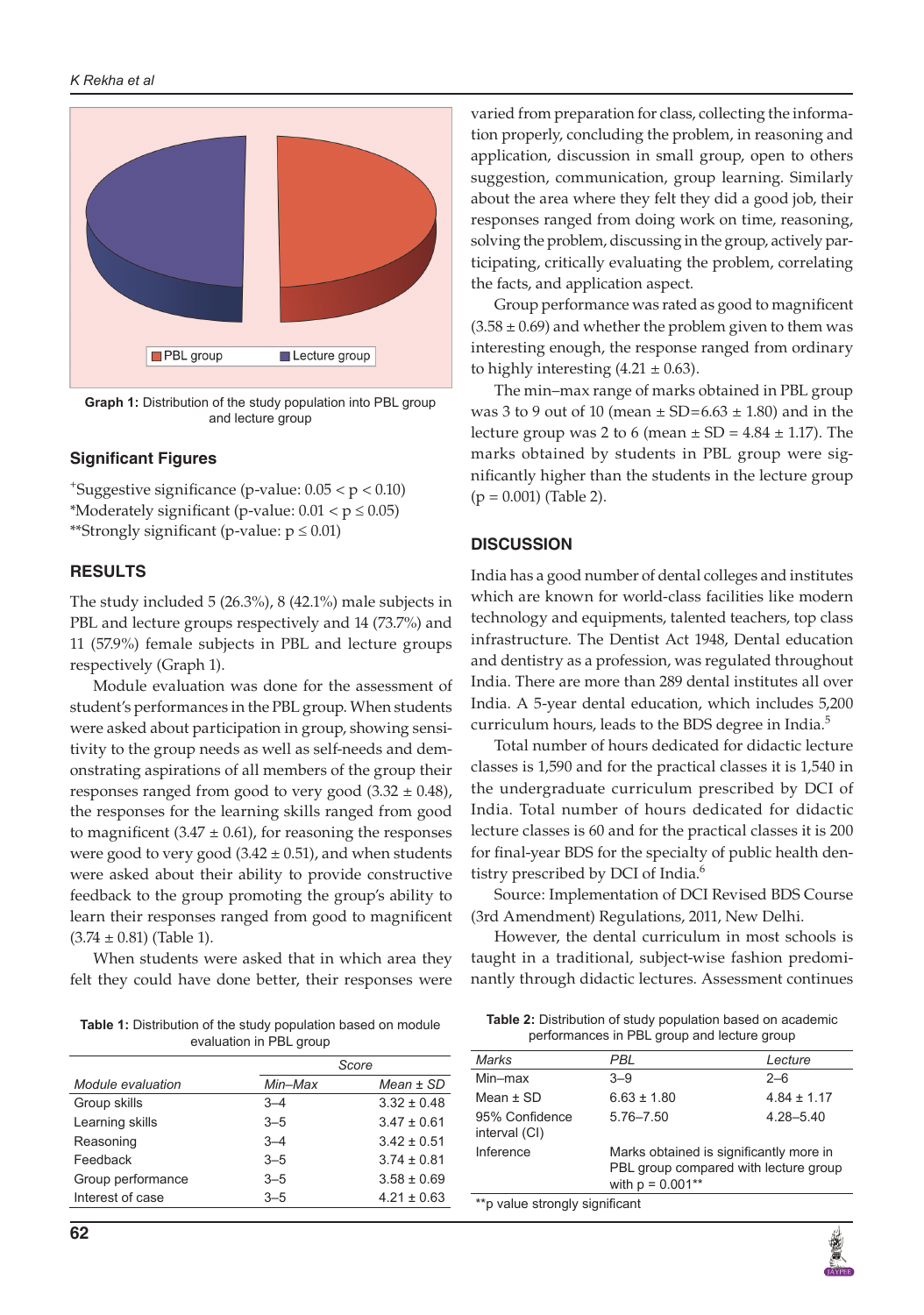to mainly test factual knowledge and recall. The question sets for the theory examination are usually repeated *ad nauseam*. The students prepare for the theory examination by going through the important questions of the previous years. In the practical examination, the students have often been shown the problems/charts.<sup>7</sup>

The DCI has recommended establishing new pedagogical methodologies in the universities, which define the roles of students and teachers and highlight the students' formation, with the goal of making them responsible for their own learning. The main objective is to create educational models that allow the transformation of students to "world citizens," without losing their cultural roots and national identities.<sup>8</sup>

The National Assessment and Accreditation Council (NAAC) is an autonomous body established by the University Grants Commission (UGC) of India to assess and accredit institutions of higher education in the country.

Problem-based learning method of education is given highest level of importance in NAAC evaluation. It also assess the total number of PBL classes conducted for a particular topic and based on these criteria provide the overall accreditation points.

The NAAC recommends the use of PBL in higher education as PBL involves development of effective clinical problem-solving, self-directed learning, team, and interpersonal skills, which in turn improves the quality of learning and understanding and hence better performances of students at the academic level (www.naac.gov.in/).

Studies conducted by Rich et al, $^9$  Pau et al, $^{10}$  Lahijani and Kateb,<sup>11</sup> Moreno-López et al<sup>12</sup> have shown that dental students improved in their academic performances after teaching with PBL pedagogy. Problem-based learning is implemented in dental schools of Europe (Sweden, The Netherlands, Norway, and the UK), Asia (Hong Kong, Singapore, and Thailand), Australia, New Zealand, USA, and Canada successfully. There are no reports where PBL implementation has been stopped or withdrawn from any schools where this pedagogy is employed fully or partly.

Problem-based learning pedagogy has not been implemented in India in the undergraduate curriculum despite its advantages. Hence, the present study attempts to compare the efficacy of the PBL method and lecture method to assess whether PBL is in any way better than the traditional learning methods.

In the present study, only final-year students were included as they were familiar with the topics in Public Health Dentistry and the students could appreciate the importance of the topic from both examination and application in day-to-day practice point of view.

The present study evaluated the module of PBL method among the PBL group students, and the students graded their performances in a group, i.e., group skills

and reasoning skills from good to very good, learning and feedback skills as good to magnificent. They also rated their overall group performance as good to magnificent. Students felt that the clinical scenario or the problem given to them ranges from ordinary to highly interesting as far as the interest was considered.

Study conducted by Pau et  $al^{10}$  evaluated students perception about the achievement of the skills in problemsolving, collecting data, communication, leadership, presentation, and working with others. Students perceived that they could achieve all these skills and enhance their overall professional skills which are important for practicing as dentists through the PBL approach.

When students were asked about the area where they did a good job, their responses ranged from doing work on time, reasoning, solving the problem, learning better, answering the questions, providing resources, discussing in the group, actively participating, critically evaluating the problem, understanding the problem, correlating the facts, and application aspect. The students showed such varied responses as these were open-ended questions, and since responses were individual perceptions, they varied greatly.

In the present study, students in the PBL group performed significantly better than students in the lecture group in the application-based questions. The reason for better performance in the application-based questions is due to participation in group and reasoning, critical thinking, decision-making, active, and autonomous learning during the PBL sessions.

Problem-based learning students obtained a good mean mark  $(6.63/10)$  (p = 0.001) in the examination, which was significantly higher than the mean mark achieved by those receiving conventional lectures.

Study by Rich et al<sup>9</sup> showed slightly superior academic results in a PBL group than in a group receiving lectures, but the difference did not reach significance. Similarly study conducted by Moreno-López et al<sup>12</sup> showed that PBL participants obtained higher grades compared to those receiving lectures only  $(p < 0.05)$  and they concluded that PBL is a teaching-learning methodology that improves student academic results.

The reasons for better performance of students in PBL group could be due to learning in the small groups and individual attention given to each student by the facilitator. The other reason could also be that more time dedicated by the students and facilitator toward problems simulating real-life situations. The PBL approach integrates knowledge and skills of the students in the problem-solving and enhances the self-directed learning and this could have influence on the student's performance.

In our present study, we saw that PBL method to be more demanding in terms time dedicated as well as efforts to learn and collect relevant information as compared with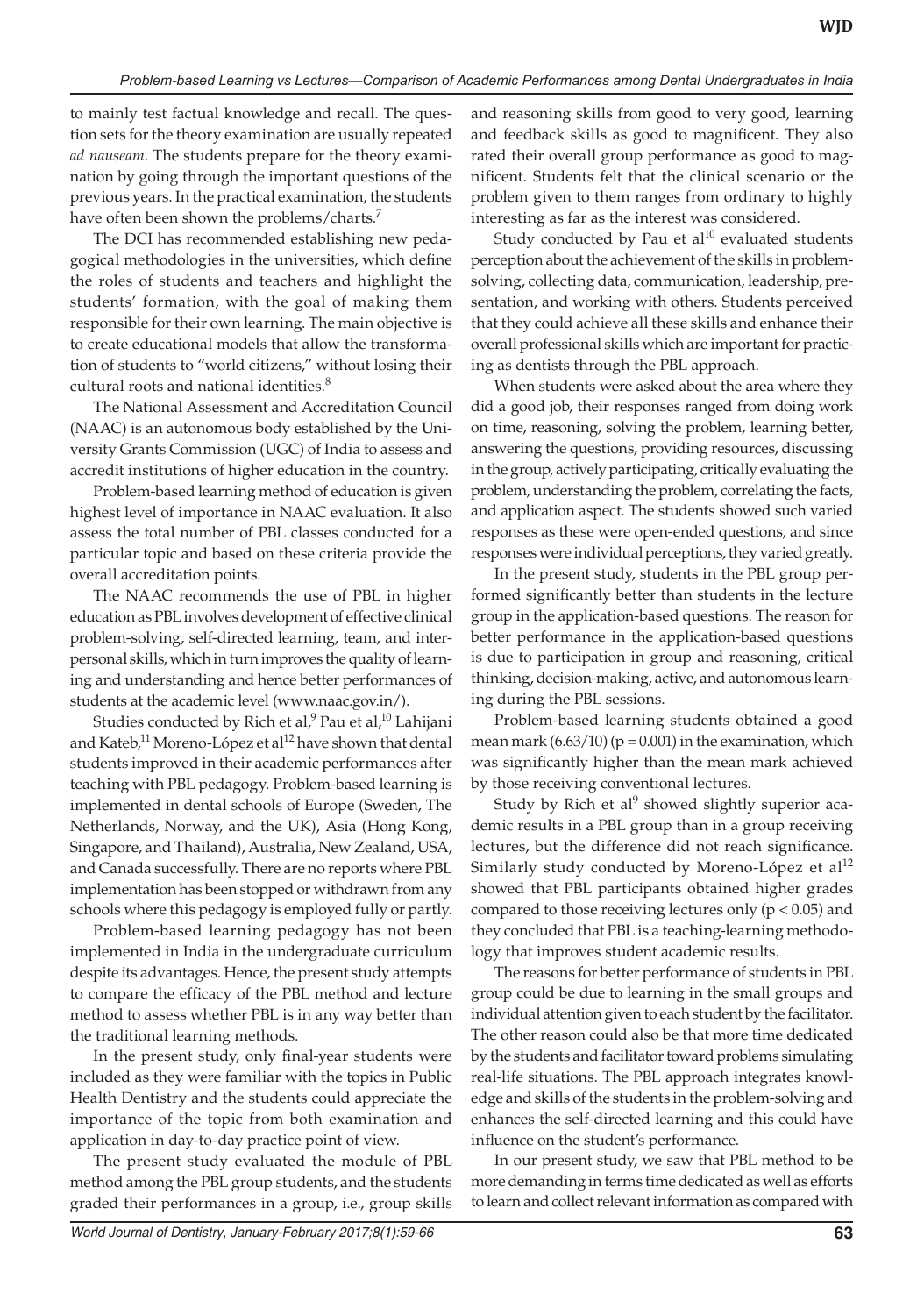#### *K Rekha et al*

lecture method. This could also be one of the reasons for better performance by students in the PBL group.

The present study involved only 38 students and was conducted for a lesser duration of time and further studies need to be conducted on larger populations and longer duration of time to support the findings of the present study.

# **CONCLUSION**

This study was conducted with the aim to evaluate the efficacy of PBL *vs* lecture method of teaching among the final-year undergraduate students.

- The present study evaluated the module of PBL method, and the students graded their performances like:
	- – Group skills and reasoning skills from good to very good
- – learning and feedback skills as good to magnificent
- Overall group performance as good to magnificent.
- Students in PBL group performed significantly better than students in Lecture group in the application-based questions. The reason for better performance in the application-based questions is due to participation in group and reasoning during PBL sessions.
- Problem-based learning students obtained a good mean mark (6.63/10) in the examination, which was significantly higher than the mean mark achieved by those receiving conventional lectures. Overall, the students in the PBL group performed better than students in the lecture group.

# **Annexure 1**

#### **Module Evaluation**

# **PBL Process Evaluation**

On a scale of a 1 to 5 score (1 = Very poor; 5 = Magnificent!) how do you feel that you have performed in this problem case? (Be objective!)

- **A.** *Group skills:* I actively participated in the work of the group showing sensitivity to group needs as well as self needs and demonstrating respect for the aspirations of all members of the group.
	- 1. Very poor
	- 2. Poor
	- 3. Good
	- 4. Very good
	- 5. Magnificent
- **B.** *Learning skills*: I effectively identified group and individual learning needs and identified the appropriate learning resources.
	- 1. Very poor
	- 2. Poor
	- 3. Good
	- 4. Very good
	- 5. Magnificent
- **C.** *Reasoning skills*: I demonstrated an ability to critically evaluate information, to synthesize, and to critically appraise data.
	- 1. Very poor
	- 2. Poor
	- 3. Good
	- 4. Very good
	- 5. Magnificent
- **D.** *Feedback skills*: I demonstrated an ability to provide constructive feedback to the group, promoting the group's ability to learn.
	- 1. Very poor
	- 2. Poor
	- 3. Good
	- 4. Very good
	- 5. Magnificent
	- AND (One sentence only)
- **E.** I could do better in the following:
- **F.** I feel I did a good job in the following:
- **G.** Overall I would rate our group performance in this case as:
- **H.** In terms of "Interest" I would rate this case as:
	- $1 =$  Very dull
	- $2 = D$ ull
	- 3 = Ordinary
	- 4 = Interesting 5 = Highly interesting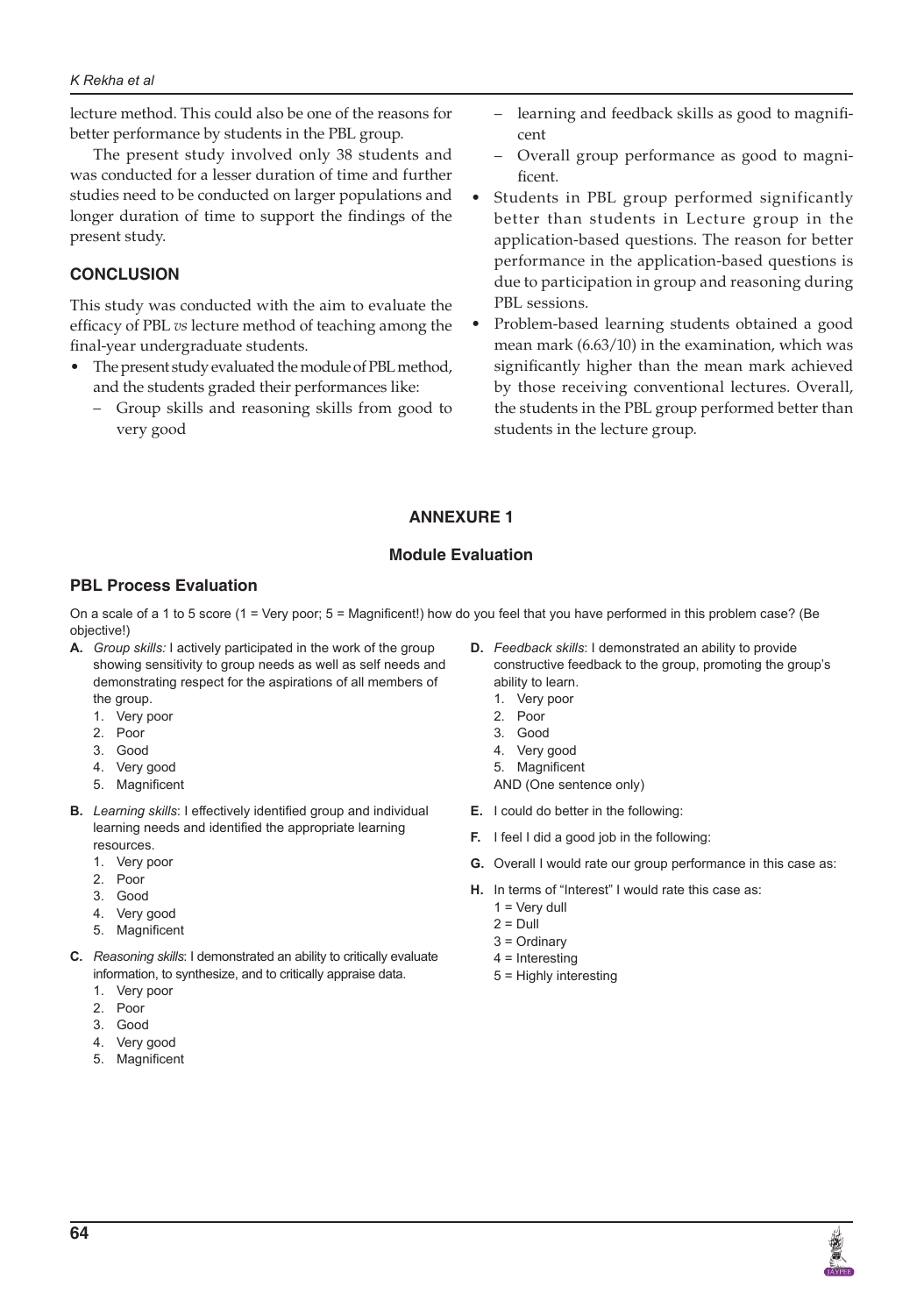# **Annexure 2**

# **Department of Public Health Dentistry**

# **The Oxford Dental College Hospital and Research Centre, Bengaluru**

THEORY INTERNAL ASSESSMENT – AUGUST 2012 FINAL YEAR BDS

> Max.Marks: 10 Time allotted: 15 min Roll No:

Instructions: Answer all questions. Each question carries one mark. Please choose the most appropriate answer. If more than one alternative is marked, it will be considered as a wrong answer.

# **QUESTIONS**

- 1. Ethics can be best defined as: MEMEORY
	- a. A set of rules to be followed by a profession
	- b. A code of conduct which the members of an association are expected to follow
	- c. A set of unwritten rules and guidelines
	- d. The philosophy of human conduct
- 2. In which of the following conditions informed consent is not required? – APPLICATION
	- a. All major diagnostic procedure
	- b. Surgical operations
	- c. General anesthesia
	- d. Determining prognosis
- 3. Code of ethics for dentists was framed by Dental Council of India in: MEMORY
	- a. 1948
	- b. 1954
	- c. 1976
	- d. 1982
- 4. Paternalism in health care can take the form of: APPLICATION a. Working in the best interest of the patient
	- b. Helping patient in making choices
	- c. Withholding information
	- d. Discuss carefully the course of action
- 5. Veracity means: MEMORY
	- a. Justice
	- b. Voluntary
	- c. Comprehending
	- d. Truthfulness
- 6. Code of ethics framed by Dental Council of India based on: MEMORY
	- a. Descriptive theory
	- b. Deontological theory
	- c. Puritan ethics
	- d. Prescriptive theory
- 7. Example of unethical practice: APPLICATION/REASONING
	- a. Obtaining informed consent
	- b. Dentist advertising for job vacancy in his/her office
	- c. Undercutting of charges in order to solicit patients
	- d. Transferring communications and records pertaining to patient care to referring dentist
- 8. Following are the duties of the patient toward the dentist except: APPLICATION
	- a. Must disclose all information that may be necessary for proper diagnosis
	- b. Must follow home care instructions
	- c. Should notify the dentist of a change in health status
	- d. Must be skeptical about any relevant investigations required for the treatment
- 9. Express term consists of all the following except: MEMORY a. One in which both parties are in agreement.
	- b. Define items, such as fee, the treatment, and the manner in which payments are to be made.
	- c. Being stated in a distinct and explicit language.
	- d. Guarantees made by the patient
- 10. Fresh General dentist with limited surgical skills considers performing a biopsy herself rather than referring the patient to an oral and maxillofacial specialist. Here the extent of tissue removed, the skills of procedure may vary when done by the fresher compared with that of specialist. Which principle is violated here: REASONING
	- a. Non maleficence
	- b. Justice
	- c. Truthfulness
	- d. Autonomy